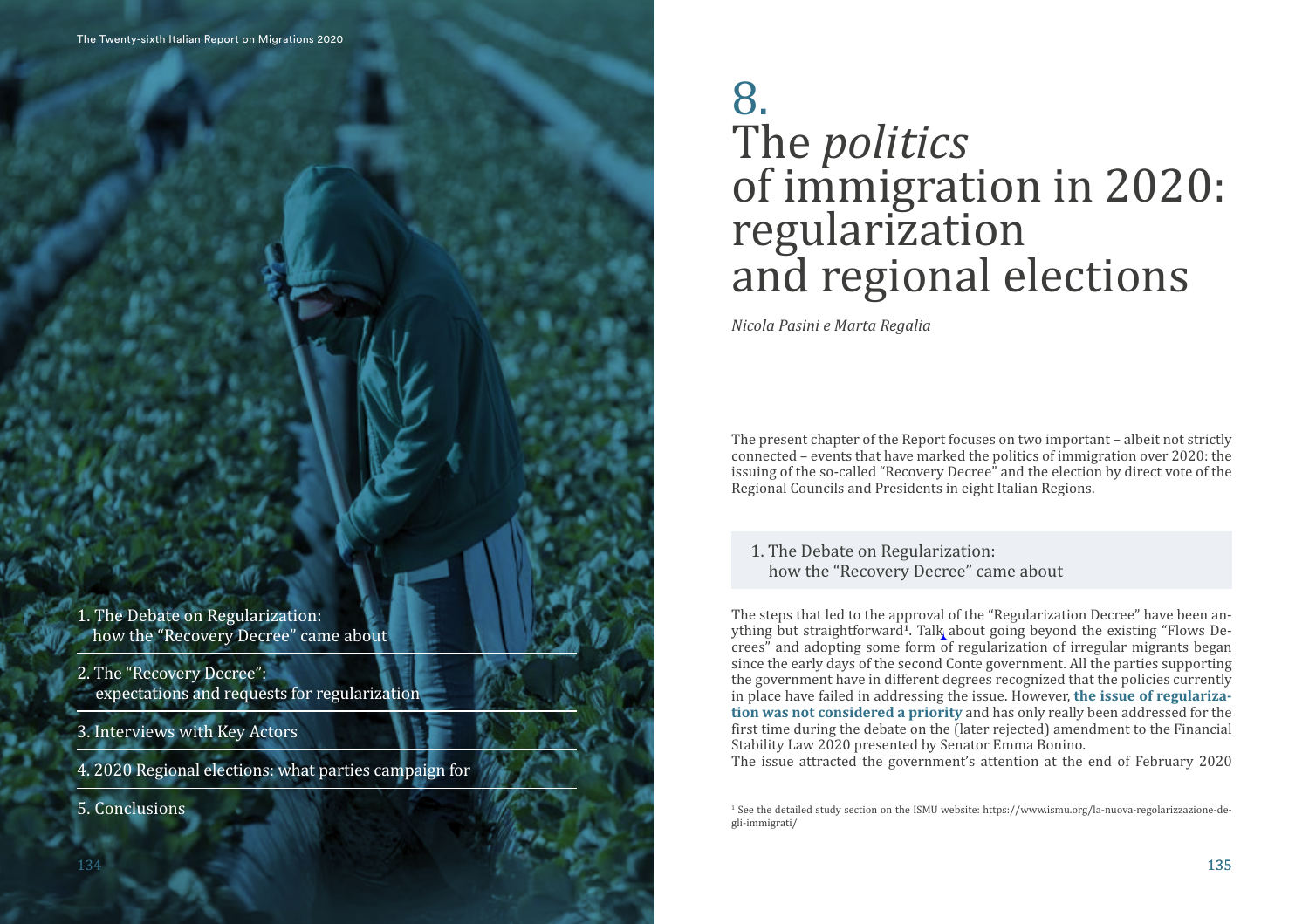as the COVID-19 pandemic broke out, and it became increasingly urgent as a consequence of the prolonged lockdown on the economy – especially on the agricultural sector. Members of the agricultural sector began to explicitly call for procedures to regularize their workers, be they even partial or temporary, in order to enable farmhands to assist production in agriculture and food production in preparation for the challenges that would come as the harvest season drew closer.

In April, former PM Renzi's party Italia Viva made the issue of regularization a priority of its own. The Minister for Agriculture, Food, and Forestry Policies, Teresa Bellanova, also a member of the party, exerted all forms of pressure, even threatening to resign from her post and to withdraw the party from the governing coalition, in order to obtain the inclusion of regularization measures of some sort in the "April Decree". After various postponements, the decree was redrafted once again, only to be issued in its final version in May 2020.

The debate on the Decree was primarily a confrontation between the Five Star Movement and Italia Viva. The "regent" of the Five Star Movement, Vito Crimi, reiterated his party's opposition to a generalized regularization and demanded that stricter criteria be introduced. Italia Viva, on the other hand, wished for a more inclusive measure. However, some members of the Five Star Movement took softer stances: Minister for Social Policies Nunzia Catalfo's stance, for instance, was closer to that of Minister Bellanova and of the Minister of the Interior, Luciana Lamorgese, than to the official line of her own party.

Expectedly, the voice of those who opposed to a regularization measure made itself heard in the Parliament: Matteo Salvini's League and Giorgia Meloni's Brothers of Italy both lamented the risk of negative consequences from regularization, both for the economy and for the social cohesion of the country as a whole. Even within the opposition, however, some proved more open to the idea, especially within Silvio Berlusconi's party Forza Italia. Mara Carfagna, in particular, stated that the measure was in line and in continuity with the two large interventions undertaken by the centre-right government in the past, which aimed at identifying irregular migrants and led to the regularization of almost one million workers.

Meanwhile, other sectors of society also gave voice to their own point of view. The National Antimafia Prosecutor Federico Cafiero De Raho stressed the positive aspects of a regularization measure, which would disrupt the activity of criminal organizations by diminishing their power over local territories. Despite their internal differences, workers' unions and the private sector were also mostly favourable, although each organization (Confagricoltura, Coldiretti, Confindustria, and the various workers' unions) would lay their own preferred hypotheses on the table.

**The resulting public debate was, as often happens, confused, confusing, and divisive.** By its very nature, the issue of immigration polarized both the media and the ensuing debate.

### 2. The "Recovery Decree": expectations and requests for regularization

After extenuating negotiations that attempted to juggle the pressing requests of Italia Viva and the limitations imposed by the Five Star Movement, an agreement was reached that materialized in the so-called "Recovery Decree". The proposed solution was very close to the one that the Five Star Movement had hoped for, and very far from the expectations of those who would have wanted a more generalized regularization. **Indeed, the regularization was limited to a residence permit for workers in the food, agricultural, and domestic sectors, while employers could still be held penally accountable for their past conduct in the employment of irregular workers.** A further clause also enabled migrant workers whose residence permit had expired to regularize their position on their own (on the issue of regularization, see also Ch. 6 of this Report).

According to governmental estimates, approximately 200,000 workers would have been able to benefit from this measure, including not only irregular migrants but also Italian workers without a valid job contract. After a rocky start, application for regularization to the Ministry of the Interior began to intensify, reaching a total of 207,542 on August  $15<sup>th</sup>$ , in line with the government's forecast.

Details on the categories of workers who applied for regularization, however, show a great unbalance among different categories of workers as well as in their distribution over the country. **Applicants are prevalently domestic workers and carers (85%) who are based primarily in the North (mostly in Lombardy) or in the larger cities (Milan, Naples, Rome).** A closer look at the ranking of the countries of origin of regularized immigrants reveals that they come in the highest number from Ukraine, followed by Bangladesh and Pakistan. The number of applications for a temporary residence permit submitted by foreign citizens is also relatively small, coming in at only 12,986.

In the light of these outcomes, the ISMU Foundation has set out to interview a sample of key actors to better understand the development and the effects of this measure. In the following section, we shall illustrate what emerged from this qualitative study.

## 3. Interviews with Key Actors

Immediately after the "Recovery Decree" had passed, the ISMU Foundation conducted a set of interviews with key informants (institutional actors and *figures* from the civil society, special interest groups, and members of the third sector of the economy) with the aim of exploring the contents and implications of the measure. The interviews also aimed at establishing whether a generalized view on the measure could be identified or whether various stances on the matter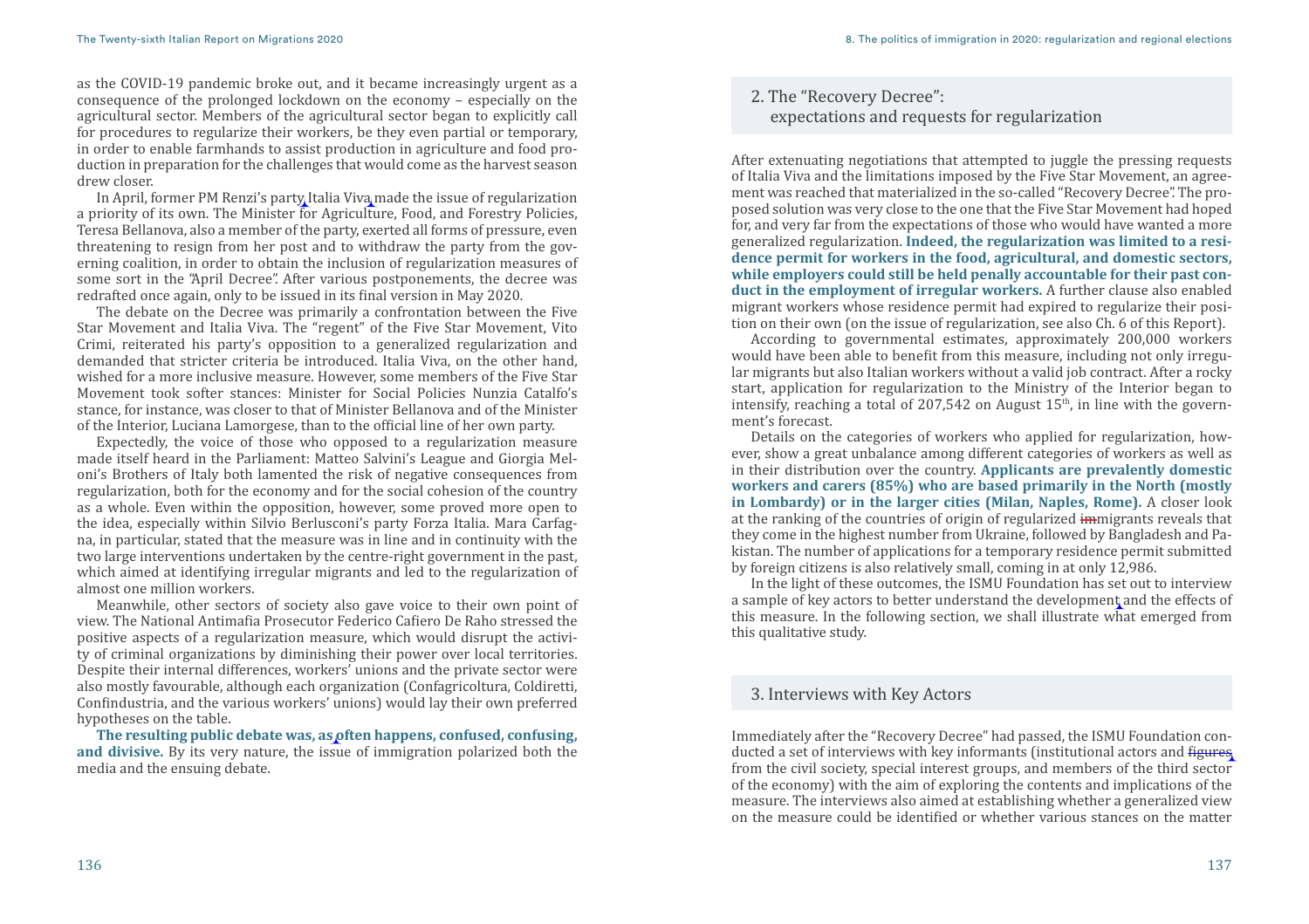could be seen as reflecting pre-existing sectoral interests. As a limiting case, it was entire possible that no agreement was to be found even within the various categories of social actors.

The questions (14 in total, all open-ended) revolved around four topics:

- 1) Importance and priority of regularization.
- 2) Opinions on the different aspects of regularization as per the Recovery Decree.
- 3) Usefulness of regularization for migrants and for the country as a whole.
- 4) Consequences of regularization

The analysis of the interviews reveals what follows.

#### *3.1 Importance and Priority of Regularization*

Farmers' unions do not consider regularization a priority. They deemed it more urgent to establish "green corridors" with Romania, to issue a Decree on immigration flows for 2020, or even to introduce a simplified procedure using a voucher-based work scheme and, last but not least, to extend expired seasonal work permits – although the latter measure would in fact be implemented. According to this group, regularization should have affected a higher number of production sectors.

Workers' unions deemed it more important to introduce a comprehensive measure instead of an emergency measure (as is the one introduced with the Recovery Decree), since the latter could not possibly a permanent solution to the problem. Workers lament that many sectors were excluded from the provision (e.g. trade and hospitality), thus favouring work under bogus employment contracts in those sectors.

The associations and exponents of civil society believe that regularization was necessary, but argue that the one introduced with the Recovery Decree will be insufficient and discriminatory, whereas a generalized regularization that favoured integration, access to the labour market, and the acquisition of equal rights independently of the area of work would have been necessary.

## *3.2 The Various Aspects of Regularization*

Farmers' unions emphasize the weaknesses of the measure connected to some technical aspects, as well as the unpreparedness of the public administration – which, once the measure was put in place, had not fully disclosed all the necessary application steps to be taken to benefit from it.

All workers' unions agree on the cumbersome nature of the regularization process and note that the voucher-based work system can be no solution to the problem since it does not yield residence permits.

Associations and exponents of civil society consider this regularization

measure far too exclusive. Moreover, they emphasize the lack of clarity concerning the regularization process itself. Vouchers were not considered an apt solution to the problem of illegal labour, let alone to the irregular status of migrants.

### *3.3 Usefulness of Regularization*

Farmers' unions believe that regularization will be useful both for migrants to obtain greater social security (including health care) and for the country as a whole – even though no such measure alone can contribute significantly to boosting the national economy.

Workers' unions, on the other hand, suggest that the regularization measure was geared at meeting the economic needs of the country more than those of migrants. They believe that the measure will not benefit the country's economy due to its limited nature. (It only affects two sectors.)

Civil society actors believe that regularization is necessary for migrants to become financially autonomous and thereby participate more fully in the social life of the country. They believe that this can have beneficial consequences for society as a whole.

### *3.4 Consequences of Regularization*

Farmers' unions believe that strict control measures will be necessary to avoid undue benefits from the Recovery Decree, but they also believe that union members will not make great use of it. They doubt that this regularization measure will solve the problem of gangmasters in Southern Italy. On the contrary, the measure could paradoxically benefit organized crime, which already trades in the regularization black market. There is no expectation in terms of a rise or fall in salaries, yet regularization is expected to result in more security and protection for workers.

According to workers' unions, the closure of borders will prevent regularization from having a strong pull effect. Nevertheless, applications for regularization domestic labour may still escalate since they can serve as a cover for other types of occupation. Moreover, regular contracts may be stipulated for fewer hours than the actual work shifts: this would leave part of the salary undeclared and benefit not only employers who would pay less taxes, but also migrant workers who do not intend to receive pension payments in Italy.

Civil society associations and actors believe that, in the present conjuncture, regularization is unlikely to favour immigration. Instead, it will lead to better salaries and greater social protection in the long term. However, the measure may also foster a black market for job contracts which, in some cases, can exploit the migrants' vulnerability. Besides, the migrants' status would fall back to irregular in the event of unemployment.

All social actors agree that the matter of asylum seekers remains unaddressed: many of them already have a regular employment, and it is not clear how they can obtain a stable residence permit by regularizing their position.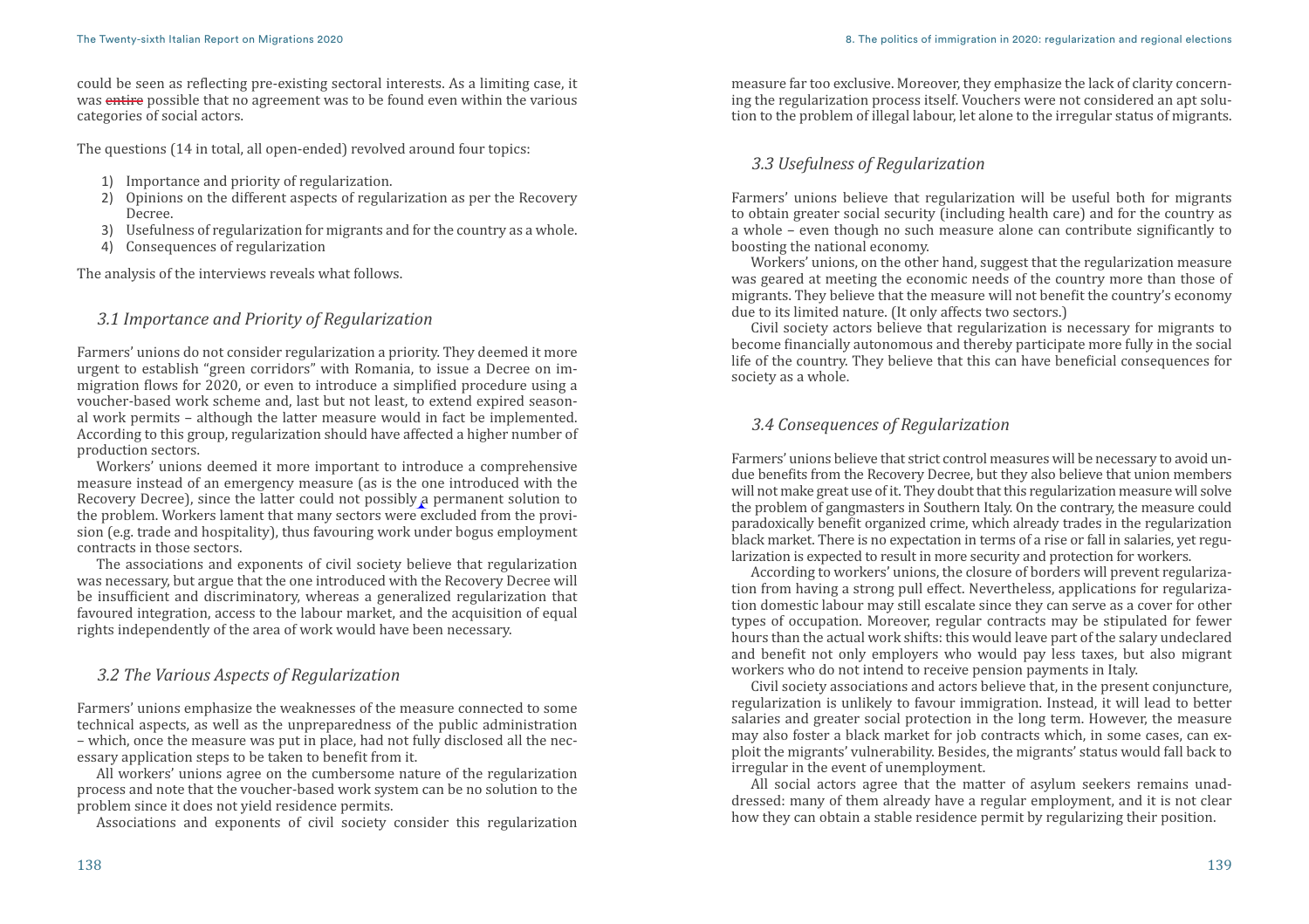Table 1. Key actors and their stance on the regularization measure included in the Recovery Decree

|                                                | <b>Actors</b>                                                   |                                                                 |                                                                 |  |  |
|------------------------------------------------|-----------------------------------------------------------------|-----------------------------------------------------------------|-----------------------------------------------------------------|--|--|
| <b>Regularization</b>                          | <b>Employer</b><br><b>Associations</b>                          | <b>Unions</b>                                                   | <b>Civil Society</b>                                            |  |  |
| Is a priority                                  | No                                                              | Yes                                                             | Yes                                                             |  |  |
| Should have been extended to<br>other sectors  | Yes                                                             | Yes                                                             | Yes                                                             |  |  |
| Will be useful for                             | Migrants and<br>the economy                                     | The economy                                                     | Migrants and<br>society                                         |  |  |
| Will either raise or lower salaries            | <b>No</b>                                                       | No                                                              | Yes                                                             |  |  |
| Will grant workers higher social<br>protection | Yes                                                             | <b>No</b>                                                       | Yes                                                             |  |  |
| Will favour irregular immigration              | No                                                              | No                                                              | <b>No</b>                                                       |  |  |
| Could be taken undue<br>advantage of           | Yes                                                             | Yes                                                             | Yes                                                             |  |  |
| Problems                                       | Too many<br>requirements,<br>Lack of clarity,<br>Asylum seekers | Too many<br>requirements,<br>Lack of clarity,<br>Asylum seekers | Too many<br>requirements,<br>Lack of clarity,<br>Asylum seekers |  |  |

*Source: ISMU analysis*

#### 4. 2020 Regional elections: what parties campaign for

2020 has also been the year of regional elections. Between January and September, citizens in eight Italian Regions voted via direct elections for their Head of Regional Government – plus the election in the autonomous region of Aosta Valley. Although regional governments have less power than the central government in matters concerning migration, the policy proposals of different candidates on the issue of immigration are worth analysing. The management of migration flows is not among the regions' powers, yet policies on the social dimension of immigration and on security are – including specific measures for integration. These intersect with migration policy insofar as regions are called upon to establish the criteria for access to certain services.

It ought to be noted in this respect that **different approaches to the issue in different Italian regions can be attributed, at least in part, to the politi-**

#### **cal orientation of the governing coalition.**

In this paragraph, we shall focus on the analysis of the electoral manifestos of the main presidential candidates in regional elections, in order to assess to what extent, if at all, the immigration issue is taken into consideration, how it is framed, and what solutions are being proposed.

Table 2 summarises the electoral manifestos of each candidate in each region, highlighting references to migrants or foreign citizens and, where applicable, the chapter/paragraph of reference. All the main candidates except for Vincenzo De Luca in Campania and Daniela Sbrollini in Veneto published a manifesto. Not all manifestos, however, made explicit reference to the immigration issue.

#### From the regional table we gather what follows:

**In Calabria,** only the centre-left candidate Callipo made a reference to migrants in his manifesto, and only in a section on law and order, although the proposed countermeasures also refer to social inclusion.

**In Emilia-Romagna,** the issue was mentioned both by Simone Benini of the Five Star Movement and by Stefano Bonaccini of the centre-left coalition, whereas the League candidate Lucia Borgonzoni made no mention of it. Benini only touched upon the issue in passing in a section on civil rights, whereas incumbent president Bonaccini made only a brief reference to migrants while enumerating the challenges ahead.

In Campania, no candidate put the issue of immigration in their electoral manifesto.

**In Liguria,** by contrast, all candidates addressed the issue, if only by mentioning it in their manifesto, and from different points of view. In a section on security, incumbent president Toti suggested:

*"Facilitating voluntary repatriations of immigrant citizens; increasing the responsibility of minority communities in preventing and reporting conditions of extreme poverty, marginality, and criminality; fostering a coherent organization of language courses and of civic education for foreigners aimed at making them aware of their rights and duties".*

Sansa, the candidate of a coalition stretching from the centre-left to the Five Star Movement, included the issue in a chapter on education and culture. He proposed:

*"Measures to favour the socio-economic integration of migrants, marginalized communities, and vulnerable groups". Finally, Italia Viva candidate Massardo suggested "managing migration flows with an unbiased approach and in cooperation with the central government"*

in a chapter dedicated to social cohesion.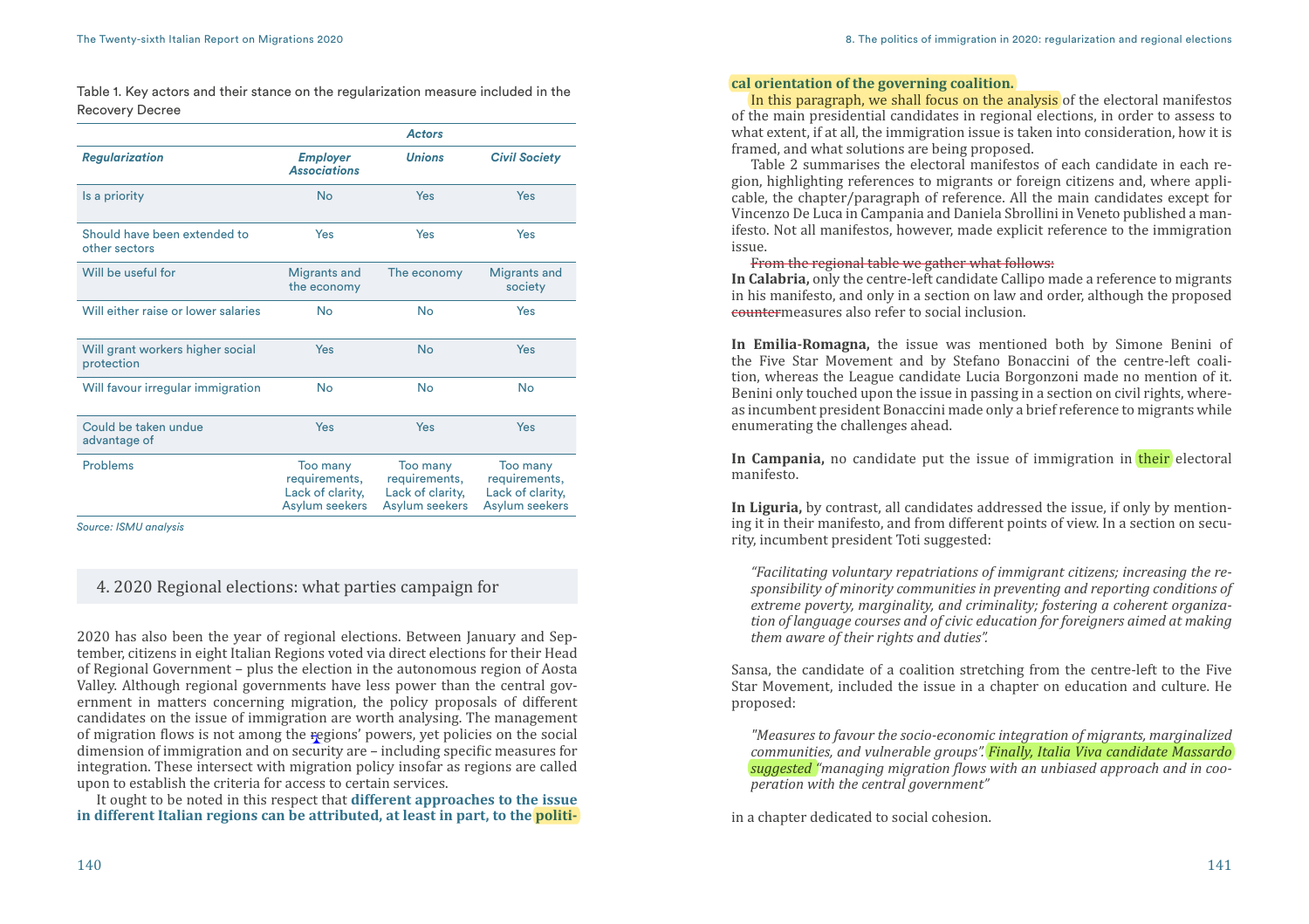**In the Marche region,** the winning centre-right candidate Francesco Acquaroli spoke of a

 *"plan to monitor and contrast criminality and irregular or illegal immigration"* 

in a chapter on security from his manifesto.

Mercorelli of the Five Star Movement did not make any reference to immigration, whereas Maurizio Mangialardi (centre-left) devoted a whole chapter of his manifesto to the issue, claiming that it was necessary to

*"continue the work of implementing the regional plans supported by the Asylum, Migration and Integration Fund (AMIF) in order to strengthen and secure measures of social inclusion".* 

**In Puglia,** neither Fitto (centre-right) nor Scalfarotto (Italia Viva) made any mention of immigration. On the contrary, incumbent president Emiliano highlighted immigration as one of the main challenges for the next administration, suggesting:

*"Generative paths and actions aimed at recognizing the value of immigrant people in local communities".* 

The Five Star Movement candidate Antonella Laricchia gave the issue more space in the chapter on internationalisation and international cooperation of her manifesto.

**In Tuscany,** only the centre-right candidate Ceccardi made reference to immigration in her manifesto, in relation to the issue of security.

**In Veneto,** all candidates elaborated fully and extensively on the issue of immigration. Incumbent President Zaia expanded on it in a long paragraph in the chapter on security of his manifesto, titled

*"Solidarity in Veneto, but not without rules: including the government in a stronger control of migration flows".* 

Presenting data on migrant offenders, Zaia "*inevitably*" brought together the issues of security and immigration, while acknowledging that the presence of migrants

*"has contributed, especially during the past crisis, to compensating for some structural shortcomings of the local community, such as the fall of in birth-rates or the ageing of the population".* 

Zaia also invoked the need to create Italian language courses to foster the inte-

gration of migrant communities and educate them to

*"preventing and reporting conditions of extreme poverty, marginality, and criminality". In matters of labour and production, Zaia's proposals encourage "positive experiences where foreign workers and entrepreneurs work together with local production systems in order to contrast illegal activities, labour exploitation, and no man's lands".* 

The Five Star Movement candidate Cappelletti, on the other hand, elaborated on migration in reference to social services. He suggested:

*"Supporting territorial offices for cultural mediation in order to foster integration in compliance with regional laws and in a way that also takes local culture into consideration".* 

He also proposed:

*"The creation of a round table consisting of institutions, charities, and reception facilities for refugees and asylum seekers aimed at launching social work projects for migrants, with the goal of contributing a climate of tolerance, collaboration, and cultural interaction, as well as fostering professional training for immigrants and refugees".* 

Lorenzoni (centre-left) also devoted a paragraph in his manifesto to the issue of immigration while tackling the issue of inequality. He made twice reference to migrants when dealing with illegal labour and especially suggested vocational training as a means of protecting migrants from exploitation and discrimination.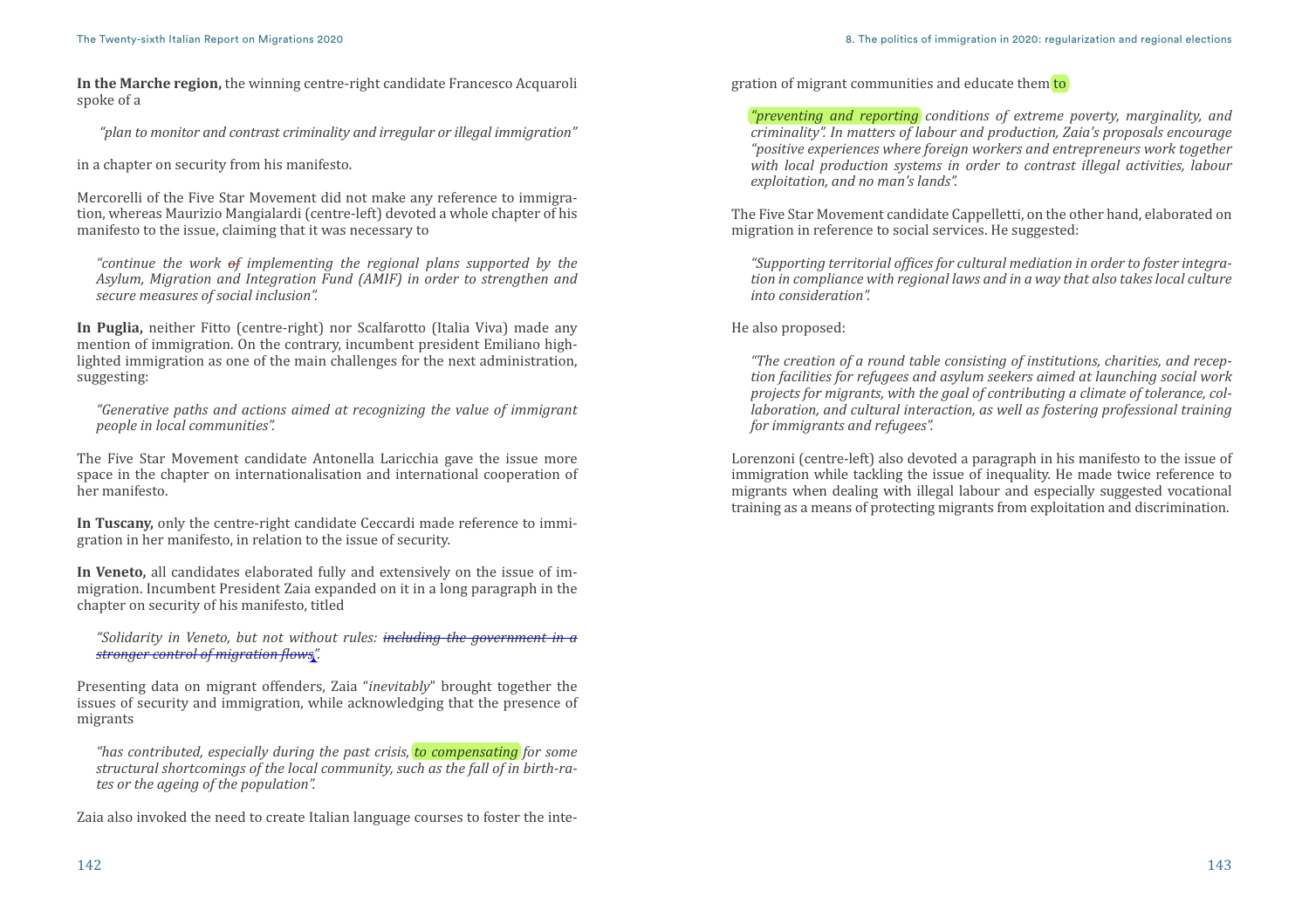| <b>Region</b>                    | <b>Candidate</b>                      | <b>Coalition</b>                                         | <b>Electoral</b><br>manifesto | <b>References to issue</b><br>of migration | <b>Chapter</b>                  |
|----------------------------------|---------------------------------------|----------------------------------------------------------|-------------------------------|--------------------------------------------|---------------------------------|
| <b>Calabria</b>                  | Jole<br>Santelli<br>55.29%            | Centre-<br>right                                         | Yes                           | <b>No</b>                                  | $\overline{1}$                  |
|                                  | Francesco<br>Aiello<br>7.35%          | <b>Five Star</b><br><b>Movement</b>                      | Yes                           | No                                         | $\overline{I}$                  |
|                                  | Filippo<br>Callipo<br>30.14%          | Centre-left<br>+ Italia Viva                             | Yes                           | Sì                                         | Law<br>and order                |
| <b>Emilia-</b><br><b>Romagna</b> | Lucia<br>Borgonzoni<br>43.63%         | Centre-<br>right                                         | Yes                           | No                                         | Τ                               |
|                                  | Simone<br><b>Benini</b><br>3.47%      | <b>Five Star</b><br><b>Movement</b>                      | Yes                           | Yes                                        | <b>Civil rights</b>             |
|                                  | Stefano<br><b>Bonaccini</b><br>51.42% | Centre-left<br>+ Italia Viva                             | Yes                           | Yes                                        | <b>Rights</b><br>and duties     |
| <b>Campania</b>                  | <b>Stefano</b><br>Caldoro<br>18.06%   | Centre-<br>right                                         | Yes                           | <b>No</b>                                  | $\overline{1}$                  |
|                                  | Valeria<br>Ciarambino<br>9.93%        | <b>Five Star</b><br><b>Movement</b>                      | Yes                           | <b>No</b>                                  | $\overline{1}$                  |
|                                  | Vincenzo<br>De Luca<br>69.48%         | Centre-left<br>+ Italia Viva                             | <b>No</b>                     | $\overline{1}$                             | $\overline{I}$                  |
| <b>Liguria</b>                   | Giovanni<br>Toti<br>56.13%            | Centre-ri-<br>ght                                        | Yes                           | Yes                                        | <b>Security</b>                 |
|                                  | Ferruccio<br><b>Sansa</b><br>38.90%   | <b>Five Star</b><br><b>Movement</b><br>+ Centre-<br>left | Yes                           | Yes                                        | <b>Education</b><br>and culture |
|                                  | <b>Aristide</b><br>Massardo<br>2.42%  | <b>Italia Viva</b>                                       | Yes                           | Yes                                        | Social<br>cohesion              |

#### Table 2. Election manifestos and results of the main regional candidates

| <b>Region</b>  | <b>Candidate</b>                         | <b>Coalition</b>                    | <b>Electoral</b><br>manifesto | <b>References to issue</b><br>of migration | <b>Chapter</b>                     |
|----------------|------------------------------------------|-------------------------------------|-------------------------------|--------------------------------------------|------------------------------------|
| <b>Marche</b>  | Francesco<br>Acquaroli<br>49.13%         | Centre-<br>right                    | Yes                           | Yes                                        | <b>Security</b>                    |
|                | <b>Gian Mario</b><br>Mercorelli<br>8.62% | <b>Five Star</b><br><b>Movement</b> | Yes                           | No                                         | $\overline{1}$                     |
|                | <b>Maurizio</b><br>Mangialardi<br>37.29% | Centre-left<br>+ Italia Viva        | <b>Yes</b>                    | Yes                                        | <b>Migration</b><br>policy         |
| <b>Puglia</b>  | Raffaele<br>Fitto<br>38.93%              | Centre-<br>right                    | Yes                           | <b>No</b>                                  | $\overline{1}$                     |
|                | Antonella<br>Laricchia<br>11.12%         | <b>Five Star</b><br><b>Movement</b> | Yes                           | Yes                                        | Internatio-<br>nalization          |
|                | <b>Michele</b><br>Emiliano<br>46.78%     | Centre-left                         | Yes                           | Yes                                        | Social<br>policy                   |
|                | <b>Ivan</b><br>Scalfarotto<br>1.60%      | <b>Italia Viva</b>                  | Yes                           | No                                         | $\prime$                           |
| <b>Toscana</b> | Susanna<br>Ceccardi<br>40.45%            | Centre-<br>right                    | Yes                           | Yes                                        | Law and<br>order                   |
|                | Irene<br>Galletti<br>6.39%               | <b>Five Star</b><br><b>Movement</b> | Yes                           | No                                         | $\overline{1}$                     |
|                | Eugenio<br>Giani<br>48.63%               | Centre-left<br>+ Italia Viva        | Yes                           | No                                         | $\overline{1}$                     |
| <b>Veneto</b>  | Luca<br>Zaia<br>76.79%                   | Centre-<br>right                    | Yes                           | Yes                                        | <b>Security</b>                    |
|                | <b>Enrico Cap-</b><br>pelletti<br>3.25%  | <b>Five Star</b><br><b>Movement</b> | Yes                           | Yes                                        | Social<br>services                 |
|                | Arturo<br>Lorenzoni<br>15.72%            | Centre-left                         | Yes                           | Yes                                        | Inequality<br>and Social<br>policy |
|                | Daniela<br>Sbrollini<br>0.62%            | <b>Italia Viva</b>                  | No                            | 7                                          | 7                                  |

*Source: ISMU analysis on data from the websites of candidates and of the Ministry of the Interior*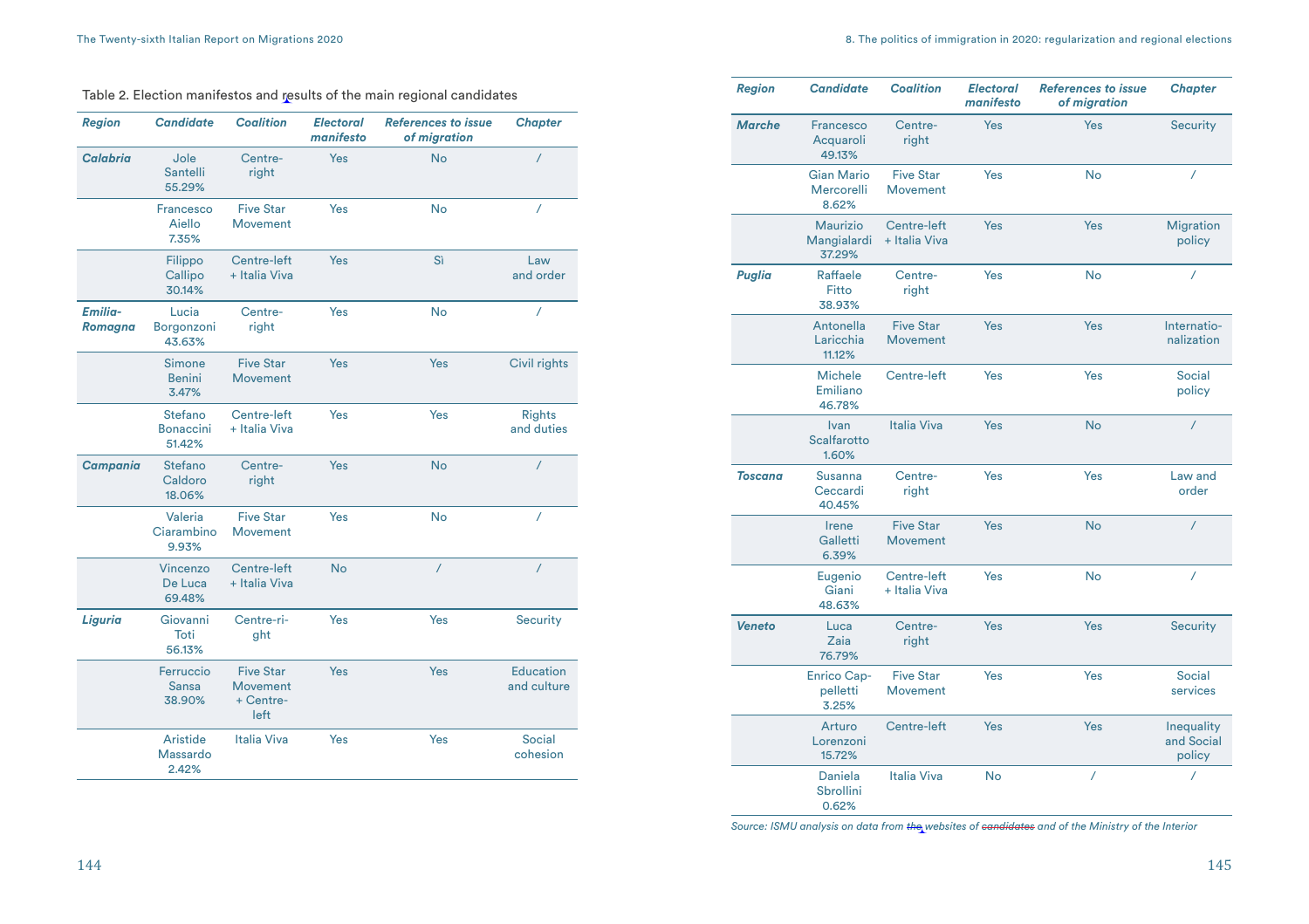Immigration features in the policy proposals of parties and coalitions (and of their candidates in regional election) from the entire political spectrum, but the issue is framed in different ways by the various candidates and, more often than not, only superficially (of the 26 candidates analysed, of whom 24 had made a manifesto available, only 14 dealt with the issue directly). Overall, however, **the analysis of the manifestos of the main candidates shows that centre-right candidates tend to frame the issue in terms of "law and order" and/or "security", whereas the centre-left and Five Star Movement candidates prefer to consider it as part of their actions regarding "rights" and/or "social policy".**

#### 5. Conclusions

The decision-making process regarding regularization in Italy has been of great public relevance since the beginning. It included – to various degrees – citizens, the public opinion, special interest groups and lobbies, political institutions and governments at all levels, the media, and, obviously, political parties. The political debate has often been polarized and not always "genuine", and at times it has been directed merely at winning the voters' consensus, as the implementation of regularization measures in 2020 has shown. The COVID-19 pandemic has disrupted the governmental agenda; expectedly, this external variable has changed, at least in part, the priorities of both the media and the public opinion – which, under ordinary circumstances, would have probably given more relevance to the issue of regularization.

Nonetheless, the regularization of migrants and the need to overcome the existing management of migration flows has been on the agenda of the second Conte government since its formation. Various actors have recognized that the approach adopted thus far had *de facto* resulted in over 600,000 irregular residents, offering them no opportunity to regularize their status. During the first months of 2020, the debate remained undercurrent as coalition members were divided on the issue and unable to work out a common and shared solution. Interviews with key actors and the political debate between parties and in the parliamentary arena reveal that many actors had to revise their prior expectations. This is true both for those who wished for a more far-reaching measure for regularization (especially in the primary sector of the economy), and for those who opposed to the regularization process (including the main opposition parties) and would have liked to seize this window of opportunity to win the consensus of the public opinion, but eventually had to reconsider their stakes.

As suggested in the second half of this chapter, the regional elections of 2020 did not attract the attention of citizens and the media as much as one would have expected (unlike they did on other occasions, see also Chapter 15 of this Report). Nonetheless, the analysis of the electoral manifestos gives some indication about the relative importance accorded to the issue of immigration by the various political parties and coalitions. Their framing of the issue is consistent with the decades-long socio-political cleavage that has divided coalitions, movements, and political parties between the law-order-security pole and the inclusion-solidarity-integration pole. Once again, the various stances on the matter are firmly anchored to deep-seated convictions, as if they were not liable to change.

#### **References**

Acquaroli F., *Ricostruiamo le Marche, Programma per le elezioni regionali 2020* [online] available at: https://www.francescoacquaroli.com/programma-elettorale (last access 22 October 2020).

Aiello F., *Liberi di cambiare, Programma per le elezioni regionali 2020* [online] available at: https://www.stelledicalabria.it/articoli/regionali-calabria-2020--il-programma (last access 22 October 2020).

Benini S., *Programma per le elezioni regionali 2020* [online] available at: https://www. simonebenini.it/index.php/category/programma/ (last access 22 January 2020).

Bonaccini S., *Un passo avanti, Programma per le elezioni regionali 2020* [online] available at: https://stefanobonaccini.it/un-passo-avanti/ (last access 22 January 2020).

Borgonzoni L., *L'Emilia-Romagna è di tutti, Programma per le elezioni regionali 2020* [online] available at: https://borgonzonipresidente.it/programma (last access 22 January 2020).

Caldoro S., *10 idee per la Campania, Programma per le elezioni regionali 2020* [online] available at: https://www.lacampaniaditutti.it/wp/ (last access 22 October 2020).

Callipo F., *Programma per le elezioni regionali 2020* [online] available at: https://www.cosenzachannel.it/2020/01/03/calabria-2020-il-programma-elettorale-di-pippo-callipo/ (last access 22 October 2020).

Cappelletti E., *Per un Veneto migliore, Programma per le elezioni regionali 2020* [online] available at: http://www.enricocappelletti.it/?p=2208 (last access 22 October 2020)

Ceccardi S., *Toscana, ci siamo, Programma per le elezioni regionali 2020* [online] available at: https://www.susannaceccardi.it/programma-elettorale/ (last access 22 October 2020).

Ciarambino V., *La Campania per noi Vale, Programma per le elezioni regionali 2020* [online] available at: https://www.valeriaciarambino.com/programma/ (last access 22 October 2020).

Emiliano M., *Futuro in corso, Programma per le elezioni regionali 2020* [online] available at: https://www.micheleemiliano.it/il-nostro-programma/ (last access 22 October 2020).

Fitto R., *La Puglia che funziona, Programma per le elezioni regionali 2020* [online] available at: https://www.raffaelefitto.com/programma-elettorale/ (last access 22 October 2020).